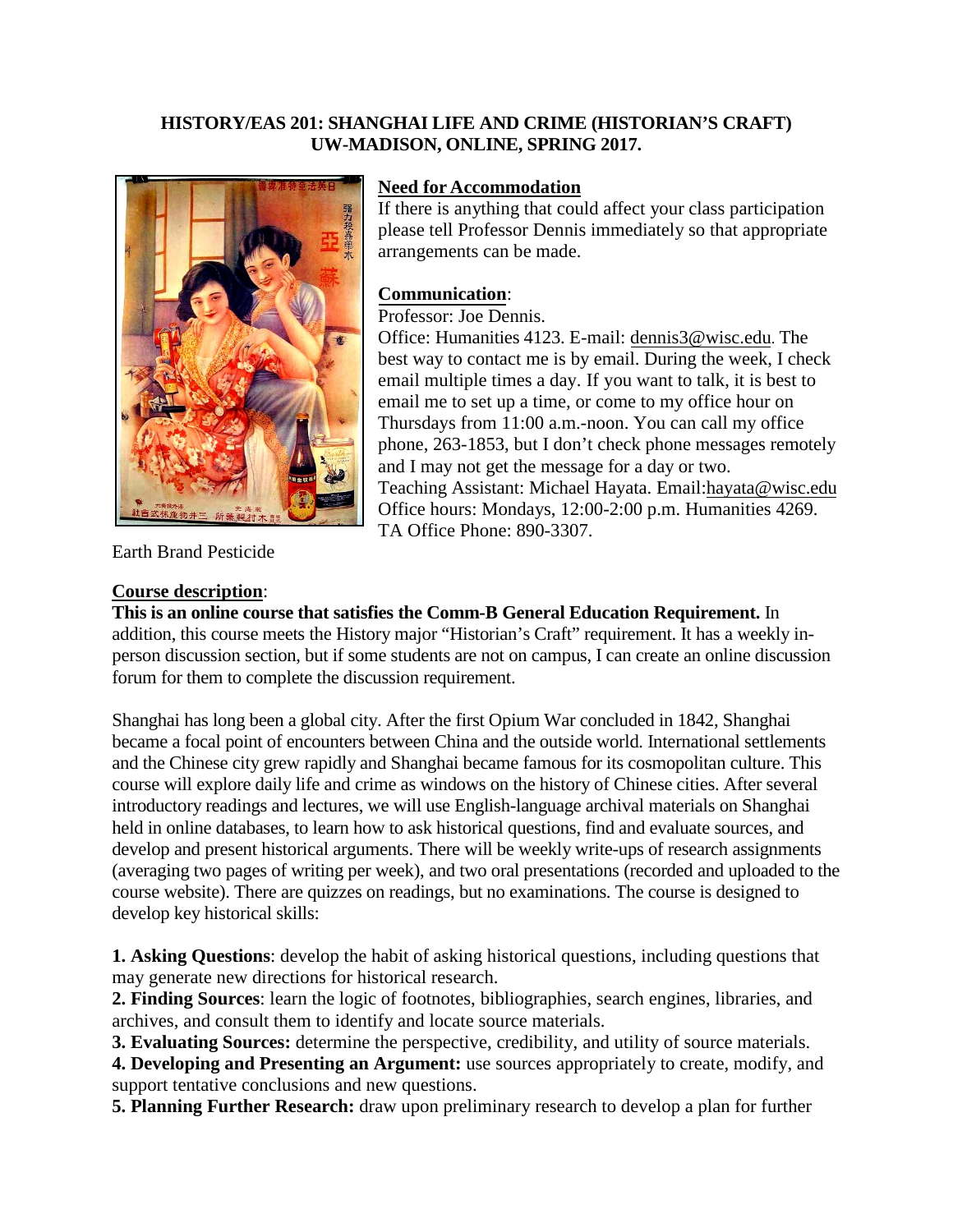#### investigation.

**6. Communicating Findings Effectively:** make formal and informal, written and oral presentations tailored to specific audiences.

No Chinese language skills are necessary, however, if you can read Chinese and wish to use Chinese sources, Professor Dennis is happy to direct you to them.

### **Readings**

All readings for the course will be available on the Learn@UW class website or online through the UW Library homepage. There are no books to buy.

## **Quizzes**

Online quizzes follow assigned readings. They are mostly multiple choice, and occasionally true/false. If you get at least 50% on the first try, you can review the reading and take the quiz again a second time. If you get at least 70% on the second try, you can take it a third time. The "Five Treaty Ports" quiz can be taken unlimited times. You get to keep your highest score.

## **Schedule**

There are fifteen class weeks and each week has a set of assignments that are due at the end of the week (Sunday nights, 11:59 p.m.), except the final assignment is due on the last day of class, Thursday, May 4 at 11:59 p.m. You can work ahead if you want, but it is important not to get behind because it is hard to catch up and it would put you out of sync for discussions. Late assignments will be penalized 5 points per day late. **Note: You must do the assignments in the order listed below!** 

#### **Finding the Course Materials**

The daily assignments are on Learn@UW under the "materials" drop-down menu, "content" link, "lessons" folder. They are arranged by day, with both .pdf and .docx versions for most lessons. Readings are .pdf files. Lectures are PowerPoints with audio in MP3 format. I will be working on making transcriptions available too.

#### **Part One: Background**

Week One: Basic Background on Chinese Language, Geography, and History. **DUE JANUARY 22, 11:59 P.M.**

1. Open the PowerPoint "Welcome to the class" and listen to the audio lecture as you go through the slides (click on the sound icon on the slide).

2. Fill out "Week 1 Student background sheet" and upload it to the Dropbox "Week 1 Student background sheet" folder on Learn@UW. This is for Professor Dennis and Mr. Hayata to know more about you.

3. Introduce yourself to your Small Group. Check to see who is in your group by going to the "Small Group List of Students" in the "Content" section of Learn@UW. Then click on the "Classlist" link under the "Communication" tab. Check the boxes of your group members and click on "Email." Write and send a paragraph about yourself.

4. Open the PowerPoints "Basic Background" (parts 1 and 2) and listen to the audio lectures as you go through the slides. I have broken the lecture into two parts to reduce the file size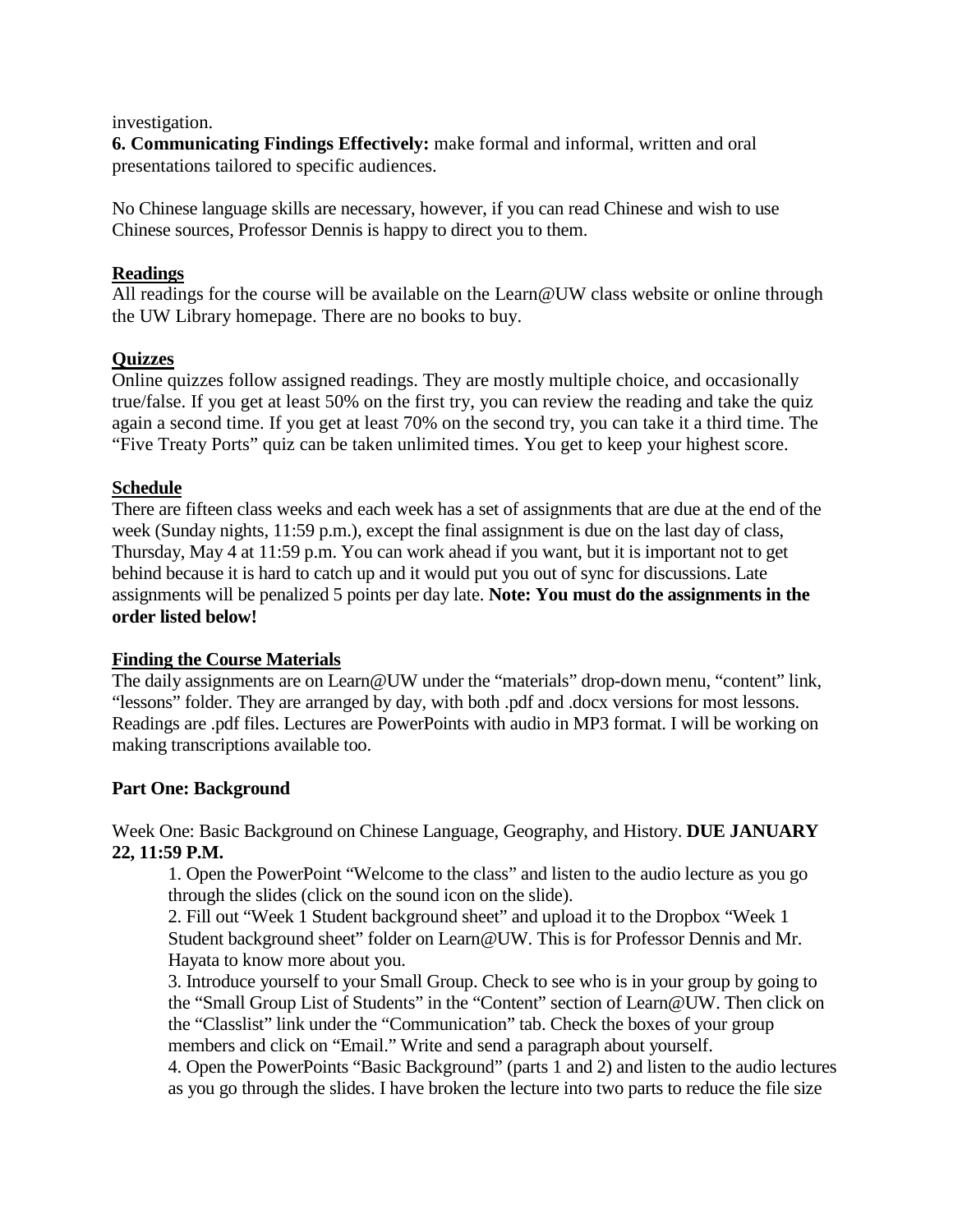and thus the download time in case someone has a slow connection. If you have trouble downloading the ppt, try the pdf version, and if that still doesn't work, let me know. 5. Watch the documentary film: *China: A Century of Revolution 1911-1949*, *Part 1*.

It is on YouTube

[https://www.youtube.com/watch?v=m7C40M9GM3k&list=PLO\\_sLtxST1N1nNNe2gPttoX](https://www.youtube.com/watch?v=m7C40M9GM3k&list=PLO_sLtxST1N1nNNe2gPttoX1DrjsUbSAV) [1DrjsUbSAV](https://www.youtube.com/watch?v=m7C40M9GM3k&list=PLO_sLtxST1N1nNNe2gPttoX1DrjsUbSAV) (there are physical copies in the UW campus libraries if you are in Madison).

6. Take: "Quiz on Basic Background and *China: A Century of Revolution*."

7. Read: "Said, brief intro."

8. Take: "Quiz on Said, brief intro."

9. Think about how Professor Said's ideas might be relevant to our study of Shanghai, write up your thoughts following the prompt in "Lessons," "Week 1 Response to Said, Orientalism," and upload your paper to the Dropbox, "Week 1 Response to Said Orientalism" folder.

10. Be prepared to discuss the material in discussion section on Monday.

## Week Two. Development of Shanghai and the Treaty Ports. **DUE JANUARY 29, 11:59 P.M.**

1. Read "Shanghai's origins, intro to Wasserstrom."

2. Take: "Quiz on Shanghai's origins, Wasserstrom."

3. Read: "*Beyond the Neon Lights* pages 1-66, intro and Chapter 1."

4. Take: "Quiz on *Beyond the Neon Lights* pages 1-66."

5. Listen to the audio and study the two slides on the "First Five Treaty Ports Exercise."

6. Take: "Quiz on Five Treaty Ports."

7. Read: "Treaty of Nanjing."

8. Write: One paragraph about what you think are the most important or interesting points raised in the Treaty of Nanjing, and what questions it raises in your mind. Upload to Dropbox, "Week 2, Paragraph on Treaty of Nanjing" folder.

# Week Three. Communism and Historical Questions. **DUE FEBRUARY 5, 11:59 P.M.**

1. Read: "Marxism, a brief introduction," pp. 9-13.

2. Read: "Meisner, Communism," pp. 10-51.

3. Open the PowerPoint "Rise of Communism" and listen to the audio lecture as you go through the slides.

- 4. Take: "Quiz on Marxist Theory and Meisner on Communism."
- 5. Read: The first section of "Suggestions for Writing a History Paper" ("Choosing a Topic: Asking a Question"). This is in the "Content" "Writing Resources" section.
- 6. Read: "The Chinese Church and the New Industrial System."
- 7. Do: "Week 3 Worksheet on 'The Chinese Church and the New Industrial System'" and upload it to Dropbox, "Week 3 Worksheet on 'The Chinese Church and the New Industrial System" folder.

#### **Part Two: Daily Life in Shanghai**

Week Four. Daily Life in Shanghai. **DUE FEBRUARY 12, 11:59 P.M.**

- 1. Read BTNL, pp. 67-105.
- 2. Take: "Quiz on BTNL, pp. 67-105."
- 3. Read: "North China Herald Origins, Wasserstrom."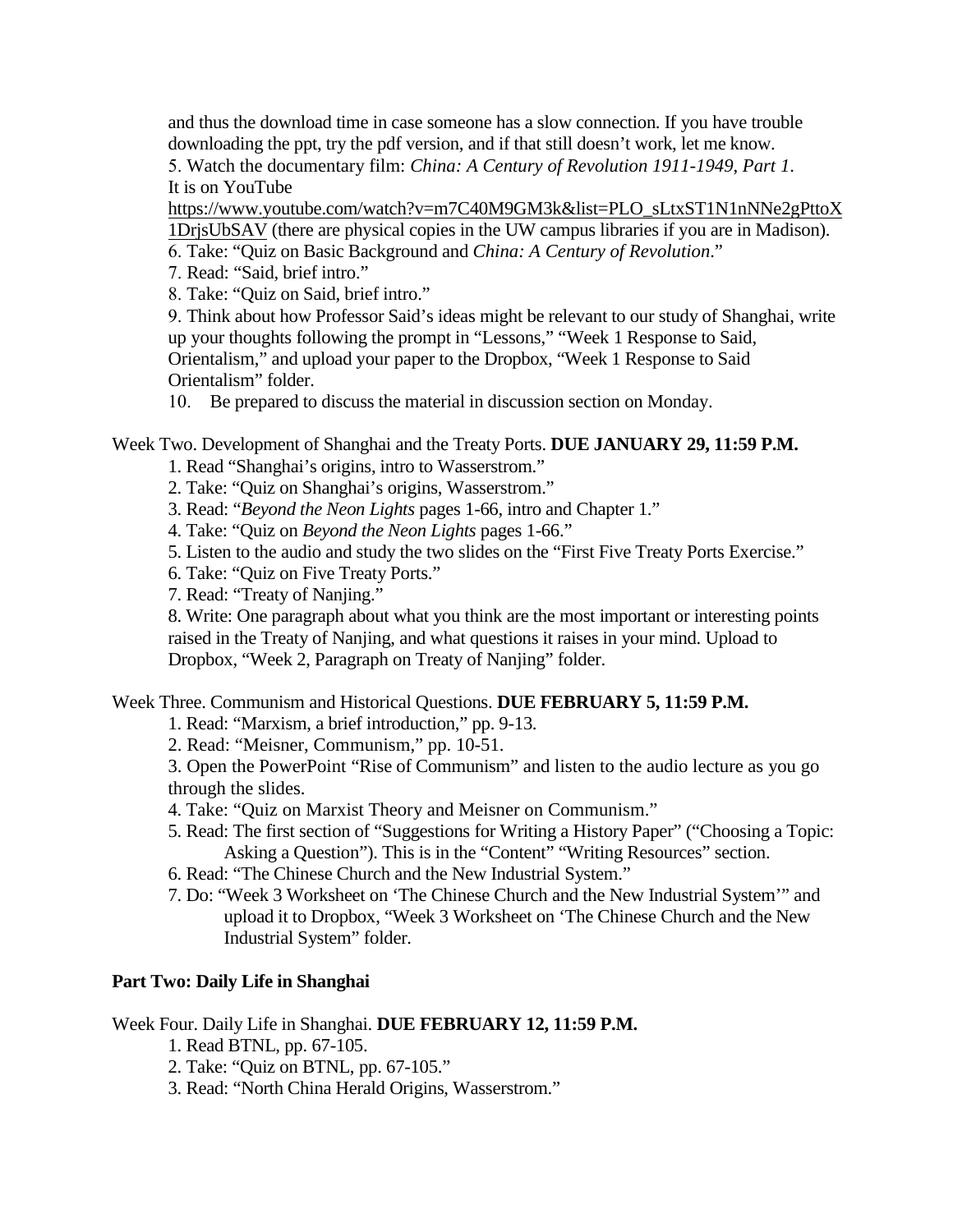4. Take: "Quiz on North China Herald Origins Wasserstrom."

5. Do: Research and writing exercise: "Week 4 Assignment, Newspapers." Upload your worksheet and writing to Dropbox, "Week 4 Assignment Newspapers" folder. 6. Study this page on Boolean searching: <http://libguides.uwc.edu/c.php?g=64017&p=412969> 7. Take: "Quiz on Boolean Searching."

# Week Five. Education Part 1. **DUE FEBRUARY 19, 11:59 P.M.**

1. Read Li Hongshan, *U.S.-China Educational Exchange: State, Society, and Intercultural Relations, 1905-1950* (follow the instructions on "Week 5 Assignment. Education Part 1: Chinese students at UW-Madison in the early 1900s" to find this reading online). 2. Take "Qinghua Quiz."

Do: Research and writing exercise: "Week 5 Assignment. Education Part 1: Chinese students at UW-Madison in the early 1900s." Be sure to upload your 1) filled-in worksheet, 2) your data table, and 3) your write-up on the lives of Chinese students at UW in the early 1900s.

# Week Six. Education Part 2. **DUE FEBRUARY 26, 11:59 P.M.**

Research and writing exercise: "Week 6 Assignment, UW alums working in China in the early 1900s." Upload your filled-in worksheet. You can write the assigned paragraphs directly onto the worksheet or in a separate file.

# Week Seven. Religion. **DUE MARCH 5, 11:59 P.M.**

1. Read: ["Buddhism and Daoism in Chinese civilization Tim Barrett.](https://uwmad.courses.wisconsin.edu/d2l/le/content/3318463/viewContent/20221301/View)"

2. Open the Powerpoint "Buddhism and Daoism" and listen to the audio lecture as you go through the slides.

3. Take: "Quiz on Buddhism and Daoism."

4. Read: "Christianity in China up to 1900."

5. Take: "Quiz on Christianity in China."

6. Do: "Week 7 Assignment, Religion," database exercise and put both the worksheet and 1- 2 page write-up in Dropbox, "Week 7 Assignment, Religion" folder.

# **Part Three: Law and Crime in Shanghai**

Week 8. The legal system in late Qing and Republican periods. **DUE MARCH 12, 11:59 P.M.**

1. Open the PowerPoint "Development of the Chinese Legal System" and listen to the audio lecture as you go through it.

2. Take "Quiz on Development of the Chinese Legal System"

3. Read "Criminal Abortion in China."

4. Do: "Week 8 Worksheet on Criminal Abortion in China." Upload to Dropbox, "Week 8 Worksheet on Criminal Abortion in China" folder.

5. Open the PowerPoint "Chinese Court System and Administration of Justice in Republican China" and listen to the audio lecture as you go through it.

6. Take: "Quiz on Chinese Court System and Administration of Justice in Republican China"

7. Read: "U.S. v. Moore, Adultery case from U.S. District Court for China"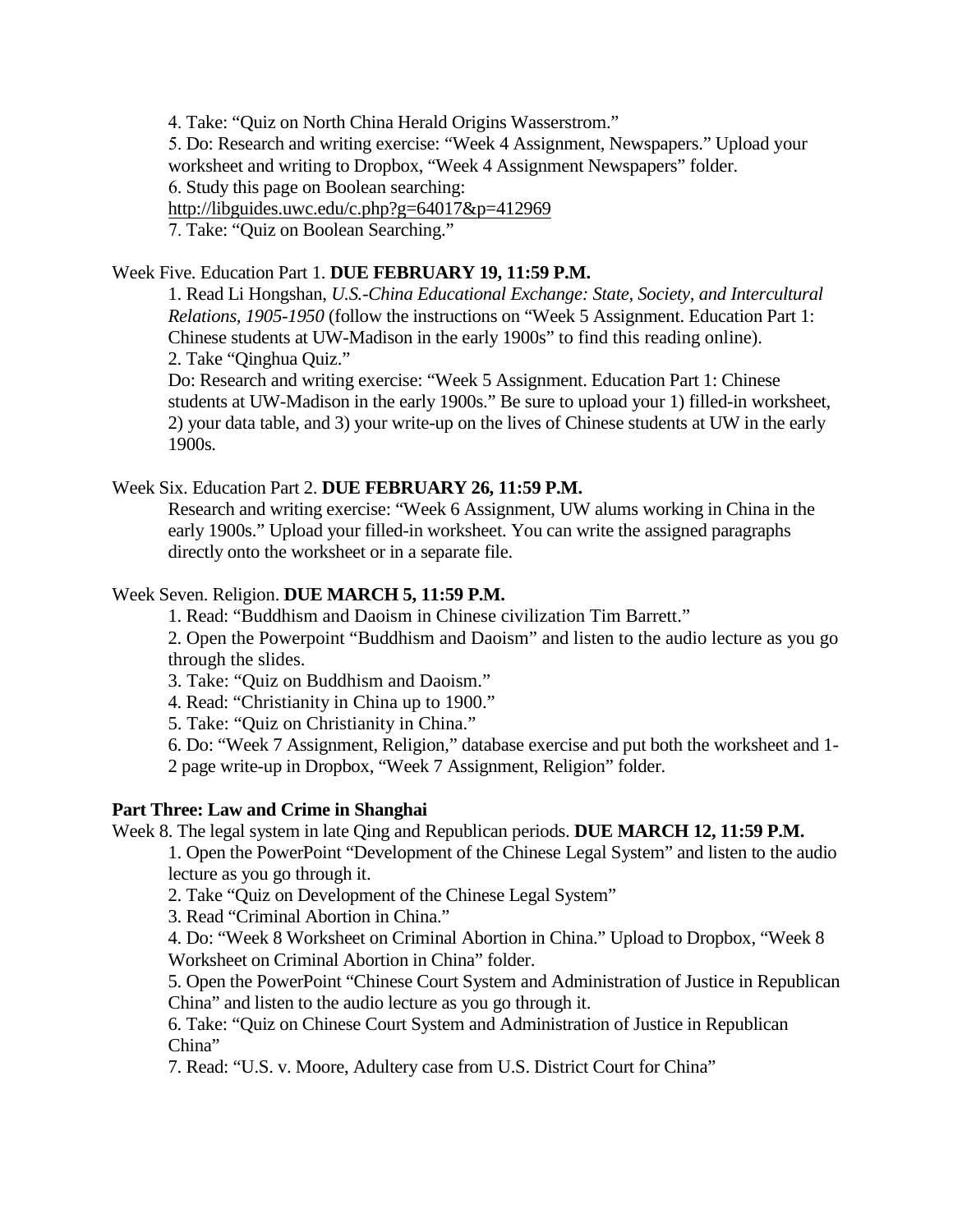8. Do: "Week 8, Worksheet for U.S. v. Moore, Adultery case from U.S. District Court for China." Upload it to Dropbox, "Week 8 Worksheet for U.S. v. Moore, Adultery case" folder.

9. Do: "Week 8 Research and Writing Exercise": Upload it to Dropbox, "Week 8 Research and Writing Exercise" folder.

- Week 9. Crime, Part 1: Prostitution. DUE MARCH 19, 11:59 P.M. (try to finish by Friday, March 17 so it does not interrupt your spring break).
	- 1. Read: Hershatter, "Courtesans and Streetwalkers: The Changing Discourses of Shanghai Prostitution"
	- 2. Take: "Quiz on Courtesans and Streetwalkers."
	- 3. Read: "Bourdieu, Brief Intro."
	- 4. Do: "Week 9 Bourdieu, Brief Intro Worksheet."
	- 5. Do: "Week 9 Historical Argumentation Practice." Upload it to Dropbox, "Week 9 Historical Argumentation Practice" folder.

6. Do: "Week 9 Research Exercise." Upload it to Dropbox, "Week 9 Research Exercise" folder.

## **SPRING BREAK MARCH 20-26.**

Week 10. Crime Part 2. Drugs, Gambling, etc. **DUE APRIL 2, 11:59 P.M.**

- 1. Read: Wakeman, "Licensing Leisure: The Chinese Nationalists' Attempt to Regulate Shanghai, 1927-49." Find and download this article from JSTOR, through the UW Library Database page.
- 2. Take "Quiz on Wakeman."
- 3. Do: "Week 10 Research and Writing Exercise." Upload it to Dropbox, "Week 10 Research and Writing Exercise" folder.

#### **Part Four: Final Project**

Week 11. Final project primary source research. **DUE APRIL 9, 11:59 P.M.**

## **It is important that you finish on time so that Professor Dennis AND Mr. Hayata can listen to your presentation and give you timely feedback.**

1. Pick a topic for your final project (a 7-9 page research paper and a three-minute oral presentation), from the following list:

a. A history of Chinese students at UW. The focus could be on one individual, a particular subset such as "women," "athletes," or "engineers"; policies, daily life, social or political groups, clubs, etc.

b. A history of UW alumni who worked or lived in China in the 1800s and 1900s. The focus could be on one individual, a particular subset such as "professors," "businesspeople," "government officials," their daily lives, impact on China or Wisconsin, etc.

c. A study of some type of criminality in Shanghai: prostitution, gambling, drugs, in the late 1800s to early 1900s.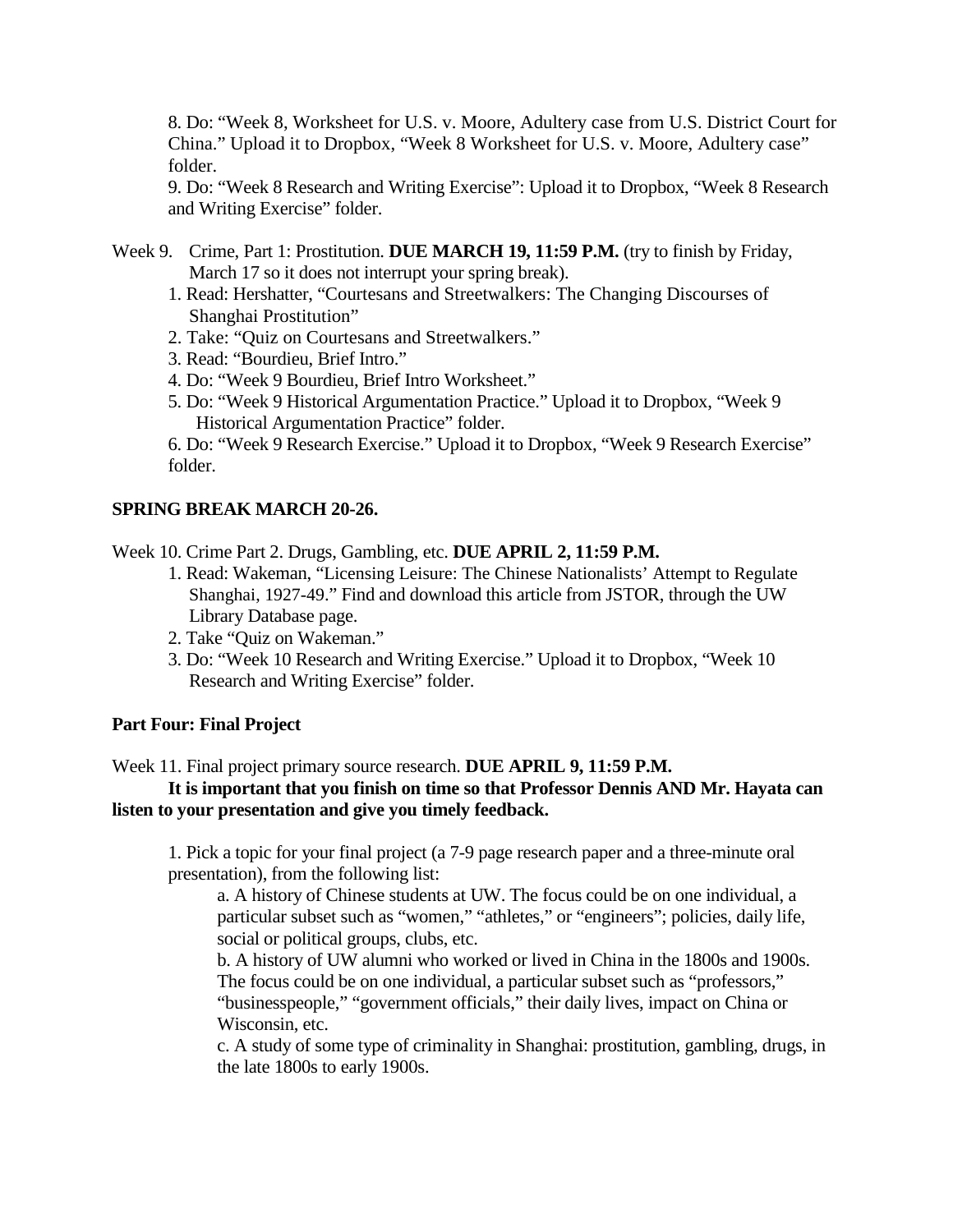d. A study of one or more court cases and what they reveal about life in Shanghai in the late 1800s to early 1900s.

e. A history of a particular kind of work in Shanghai in the late 1800s to early 1900s. f. A study of religious activity in Shanghai in the late 1800s to early 1900s.

## **Because time is tight, I strongly suggest picking a topic for which you have already found at least a few good sources during the first half of the class.**

2. Conduct primary source research for your final project as directed in "Week 11, Final Project Primary Sources Worksheet." Upload completed worksheet to Dropbox, "Week 11 Final Project Primary Sources Worksheet" folder.

4. If you do not know how to make an audio recording and save it as an mp3 file, or make a video with a phone, webcam, etc., learn how. You can get software such as Audacity for sound recording and editing, and Kaltura CaptureSpace Desktop Recorder for free through the UW. You can do it with most smart phones too.

5. Write out the text for a two-minute oral presentation on your research, including topic, historical research questions you will pursue, primary sources you found already, and what categories of secondary sources you will look for next and where you will look. When Professor Dennis gives an academic lecture, he assumes that a 300-word text (about one page, double spaced) will take about two minutes to present, but your pace might vary. Practice your talk repeatedly and time it so you will not go over. Upload your written text to Dropbox, "Week 11 Oral Presentation Written Text" folder.

5. Save an audio or video file to Dropbox "Week 11 Oral Presentation" folder. Professor Dennis and Mr. Hayata will listen to/watch the presentations and give feedback as quickly as possible.

Week 12. Final project: secondary sources and annotated bibliography: **DUE APRIL 16, 11:59 P.M.**

Conduct secondary source research for your final project as directed in "Week 12, Final Project Secondary Sources Worksheet." Upload completed worksheet to Dropbox "Week 12, Final Project Secondary Sources Worksheet" folder.

Write an annotated bibliography of both your primary and secondary sources with correct citation format. For citation format, please use the "Basic Citation Sheet" found in the "Writing Resources" folder on Learn@UW. If you are using Chinese or other foreignlanguage sources, please use the "Asia Center House Style" sheet, which is also in the "Writing Resources" folder. These are based on the *Chicago Manual of Style*, which is standard for historical essays. The *Chicago Manual* can be found online through the UW Library.

At this point you should have found and read everything you need for your paper and should be figuring out what to do with it all. Creating and annotating a bibliography of all your sources will force you to more carefully consider what is significant about each source, how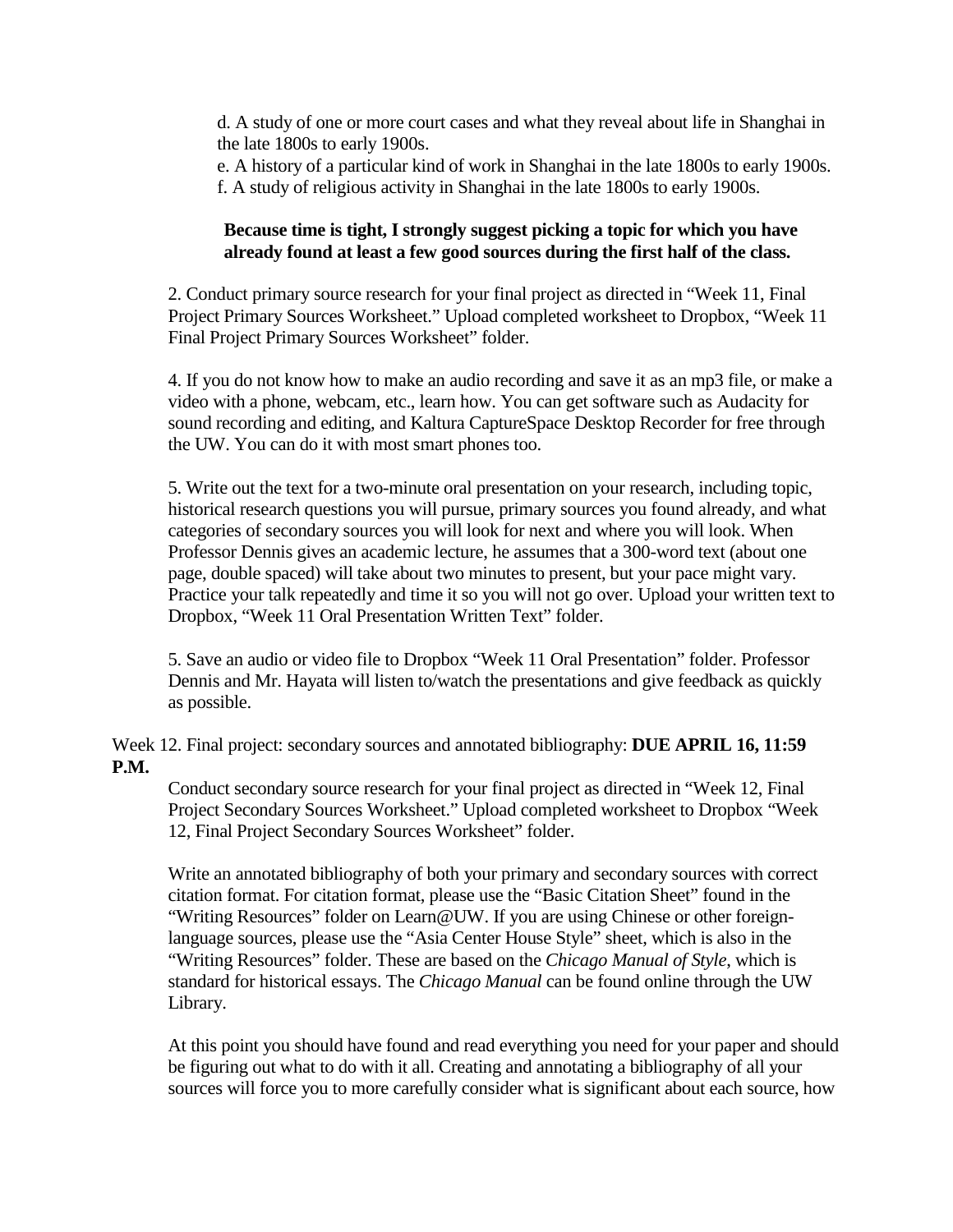you can use it in your paper, and how the primary and secondary sources relate to each other. I expect that your annotated bibliography will be 3 or 4 pages, double-spaced. But of course, the more detailed it is, the closer you are to an actual text of your final presentation.

Before you start writing, read "Week 12 Sample Annotated Bibliography." This was one of the best ones last year, and it can show you what one could look like (of course, every example has flaws, so makes yours even better!). Upload your annotated bibliography to the folder "Week 12, Annotated Bibliography."

Week 13. Final project, Sentence Outline for your paper: **DUE IN DROPBOX APRIL 23, 11:59 P.M.**

A sentence outline will force you to think about how everything you have goes together to make a coherent argument related to one or more historical questions. **Use complete sentences for each entry.** The entries will consist of general headings with subsidiary points, put into a logical order that helps build the argument as the paper progresses. Each paragraph will have a topic sentence. Below each topic sentence you should list the evidence that supports the point. I expect your outline will be about three pages.

1. Before you begin writing, read "Week 13 Sentence Outline Sample." This was done by the same student as the Week 12 annotated bibliography sample. You can see how his/her argument progressed.

2. Write the Sentence Outline.

3. Upload your completed outline to Dropbox "Week 13, Sentence Outline" folder.

Week 14. Final project, Paper Draft: **DUE APRIL 30, 11:59 P.M.**

Write the draft as if it is your final version, making it as polished as possible. **Bring three copies to section on April 24**. We will critique each other's drafts. Upload your draft to Dropbox, "Week 14 Draft."

# Week 15. Final project Oral Presentation and Final Paper: **DUE MAY 4 (last day of class), 11:59 P.M.**

1. Write the text for your three-minute oral presentation.

2. Make your audio or video presentation and save it as an mp3 or video file.

3. Upload your final audio or video oral presentation to Dropbox, "Week 15 Final Oral Presentation" folder. Upload your written paper to Dropbox, "Week 15 Final Paper" folder.

# **All assignments must be completed and uploaded to Dropbox by 11:59 p.m. on May 4, 2017.**

*There is no final exam in this course.* **Grades**: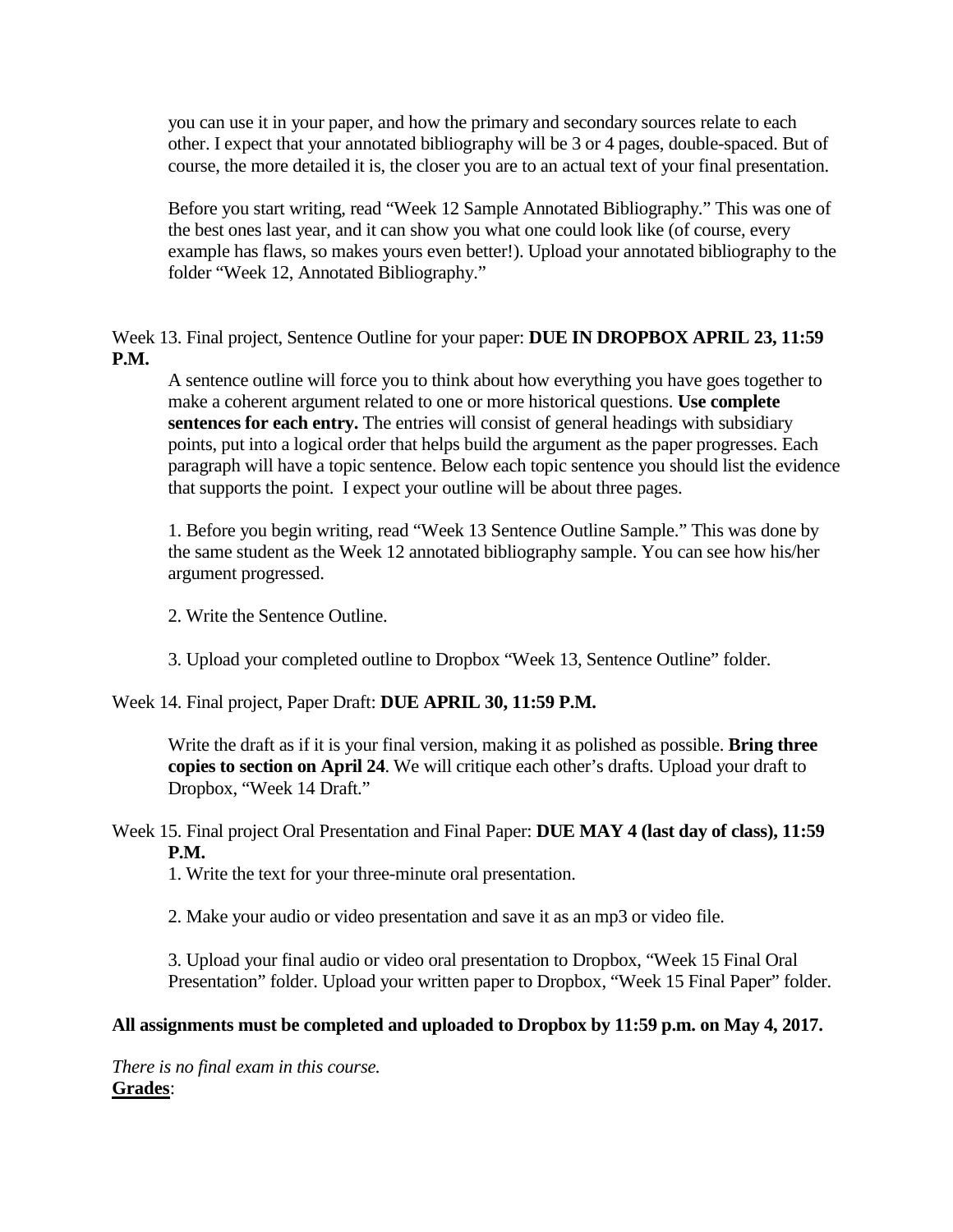#### **Readings Quizzes 28% (2% each)**

(You are limited to 30 minutes per attempt. You can take each quiz a second time if you get at least 50% on the first try, and a third time if you get at least 70% on the second try. The "Five Treaty Ports" you can take unlimited times. You get the highest score).

#### **Assignments: 42% total**

(% of the 42%)

1% Week 1 Student background sheet

5% Week 1 Response to Said, Orientalism

5% Worksheet on "The Chinese Church and the New Industrial System"

7.5% Week 4 Assignment, Newspapers

15% Week 5 Assignment. Education Part 1:

1/6 1) filled-in worksheet,

1/6 2) data table

4/6 3) write-up on Chinese students @UW.

15% Week 6 Assignment, UW alums working in China in the early 1900s.

11% Week 7, Religion Database exercise and write-up:

5% Worksheet on Criminal Abortion in China

10% Week 8 Research and Writing Exercise

4% Week 8 Worksheet on U.S. v. Moore

5% Week 9 Bourdieu Brief Intro Worksheet

5% Week 9 Historical Argumentation Practice.

7.5% Week 9 Research Exercise

4% Week 10 Research and Writing Exercise

#### **Final Project: 30% total**

(% of the 30%)

10% Week 11, Final Project Primary Sources Worksheet 6.5% Week 11 Oral Presentation Written Text 6.5% Week 11 Oral Presentation 5% Week 12, Final Project Secondary Sources Worksheet 5% Annotated Bibliography 10% Sentence Outline 10% Draft 15% Week 15 Final Oral Presentation 32% Final Paper

Grading scale:  $A=93-100$ AB=88-92 B=83-87 BC=78-82